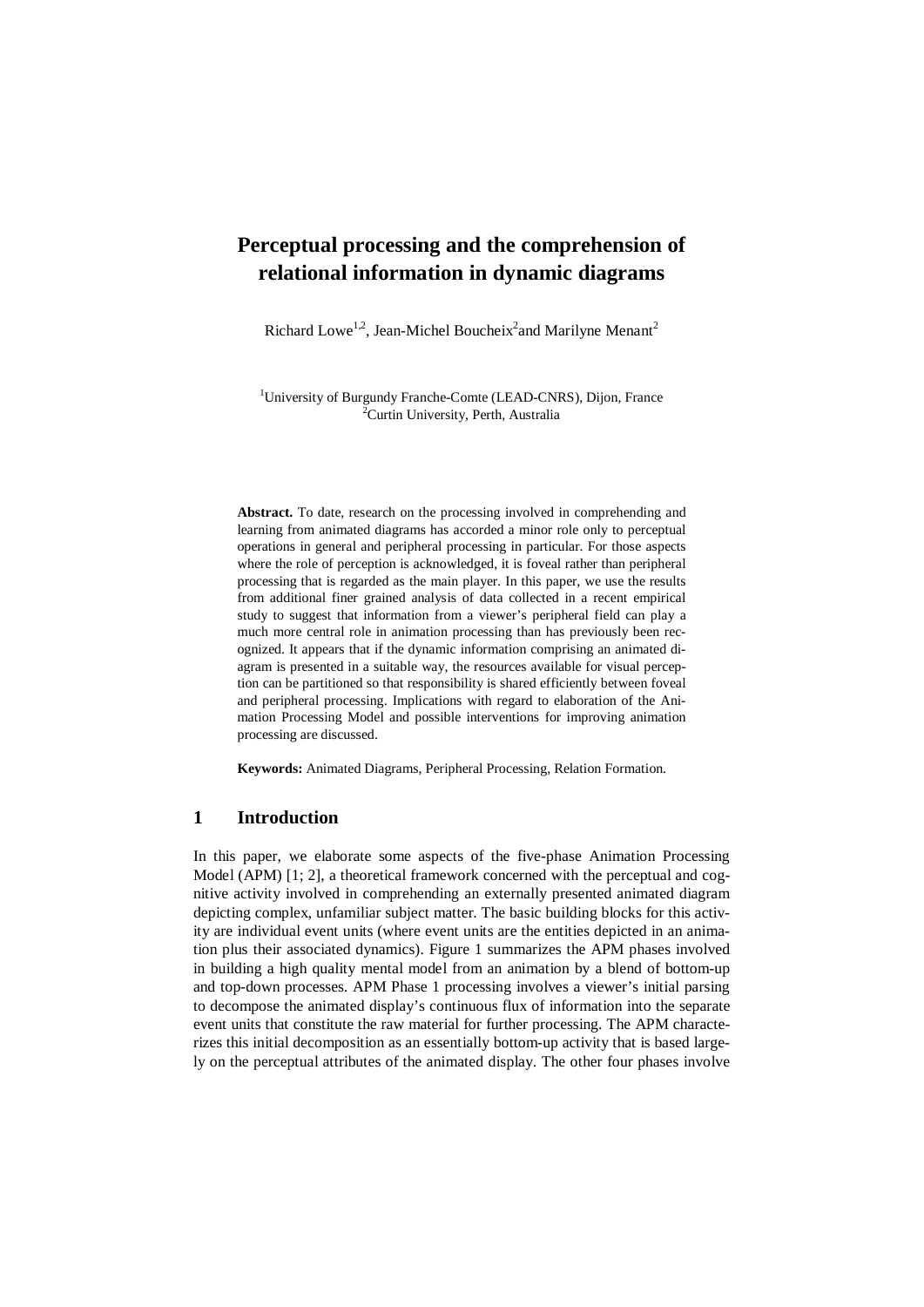the progressive composition of event units into increasingly inclusive knowledge structures that culminate in a high quality mental model of the depicted subject matter.

| Top-down<br>influences<br>Bottom-up<br>influences | <b>Mental model</b><br>consolidation   | Elaborating system<br>function across<br>varied operational<br>requirements | Flexible<br>high-quality<br>mental model |
|---------------------------------------------------|----------------------------------------|-----------------------------------------------------------------------------|------------------------------------------|
|                                                   | <b>Functional</b><br>differentiation   | Characterization of<br>relational structure<br>in domain-specific<br>terms  | Functional<br>episodes                   |
|                                                   | Global<br>characterization             | Connecting to bridge<br>across 'islands of<br>activity'                     | Domain-<br>general causal<br>chains      |
|                                                   | Regional<br>structure<br>formation     | Relational processing<br>of local segments<br>Into broader<br>structures    | Dynamic<br>micro-chunks                  |
|                                                   | Localized<br>perceptual<br>exploration | Parsing the<br>continuous Flux<br>of dynamic information                    | Individual<br>event units                |

**Fig. 1.** The Animation Processing Model summary diagram

With respect to bottom-up, perceptually-based activity, our initial version of the APM accorded only a minor role to peripheral processing and essential confined its involvement to supporting Phase 1 decomposition. We implied that once event units had been separated out as raw material for mental model construction, the perceptual activity contributing to their subsequent hierarchical composition into causal chains essentially relied on foveal processing alone. For example, this would be the case in APM Phase 2 which involves the primary composition of adjacent event units into small local groups (termed *dynamic micro-chunks*) that are bonded together by domain general relationships, a knowledge of which has been acquired from the viewer's experience of the everyday world and its dynamics. Fundamental to the formation of dynamic micro-chunks are cause-effect relations where there is (i) a directed association between multiple dynamic changes that occur close together in time, and (ii) some type of link that connects these changes.

The elaboration of the APM presented in this paper was prompted by empirical and theoretical work undertaken in the ten years since its original exposition [1]. Although this work initially targeted APM Phase 1 processing (the preliminary decomposition of an animated display), the present contribution relates to subsequent activities in Phases 2 and 3 by which the viewer progressively composes individual event units into higher order knowledge structures. Our particular focus is upon the necessity of effective perceptual processing as a foundation for characterizing key relationships depicted in an animated diagram.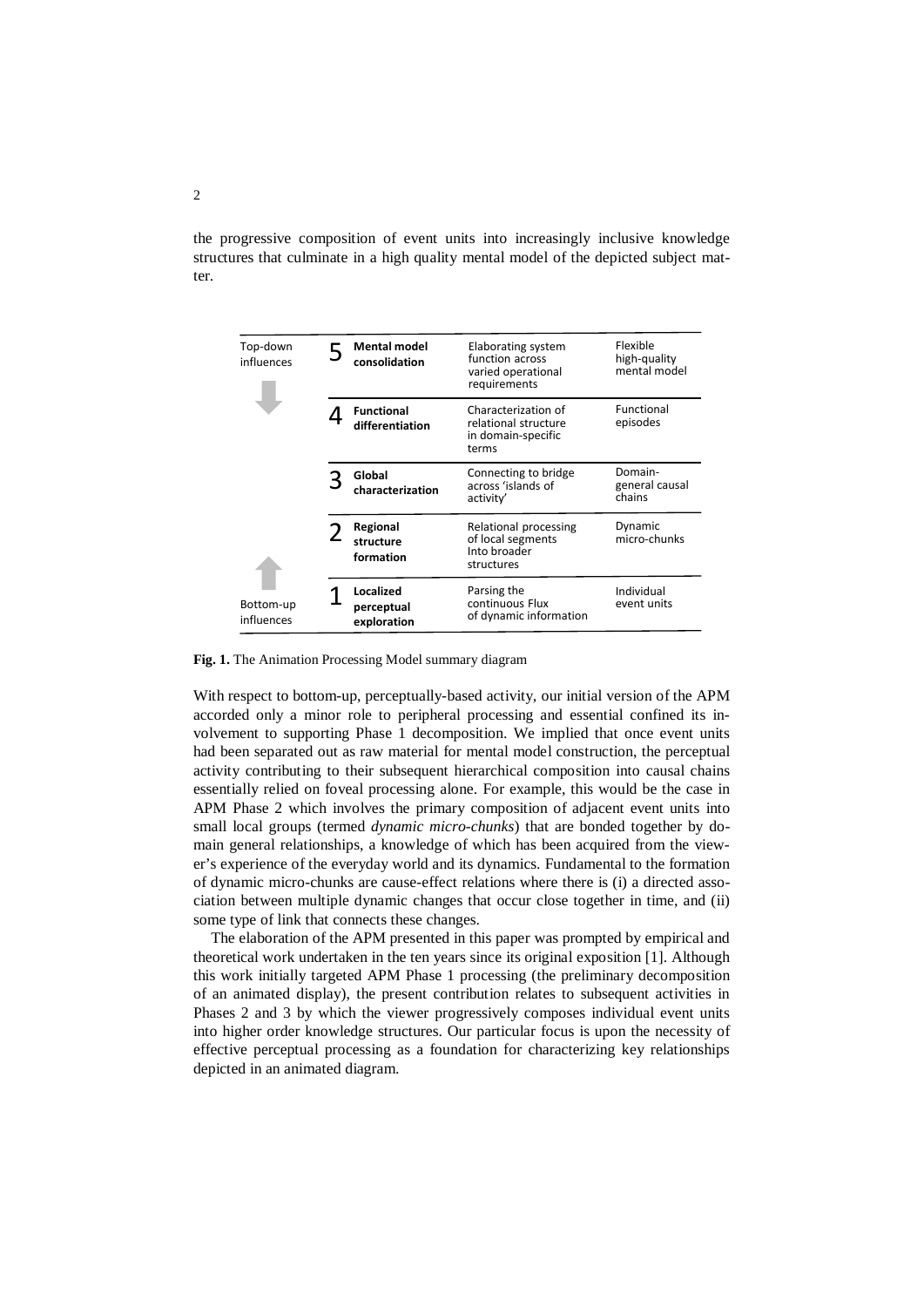#### **1.1 Composing relations**

The APM provides an account of the processing involved in learning from conventionally-designed animations that provide a comprehensive and dynamically faithful representation of their subject matter. From this account we hypothesized that deficiencies in learning from such materials are due to a mismatch between (i) the dominant design approach used to develop conventional animations and (ii) the way learners actually process dynamic representations [2].If this is so, better alignment between animation design and learner processing should improve learning. A novel animation design was therefore devised that departed radically from the standard approach of providing a veridical presentation of the subject matter's dynamics. This alternative 'Composition Approach' [2] provides learners with a contiguous succession of carefully crafted partial (mini) animations designed to facilitate extraction of relevant information and its progressive composition into higher order mental structures. Using the working of a traditional upright piano mechanism as the to-be-learned subject matter (Fig.2.), we employed three experimental conditions to compare the effectiveness of different animation designs(see [3] for experiment details): (i) Comprehensive (conventionally designed, with all components and behaviors included, as per Fig. 2), (ii) Contiguous (a succession of partial animations, each depicting two contacting and directly-relatable components at a time), and (iii) Non-contiguous (a succession of partial animations in which pairs of components were not in contact and therefore not directly relatable) (Fig. 3). The set of partial animations in both the Contiguous and Non-contiguous versions covered all components depicted in the Comprehensive animation.



**Fig. 2.** Traditional piano mechanism. A conventional (Comprehensive) animation presents all these components together and faithfully depicts their dynamics (operational details in [3]).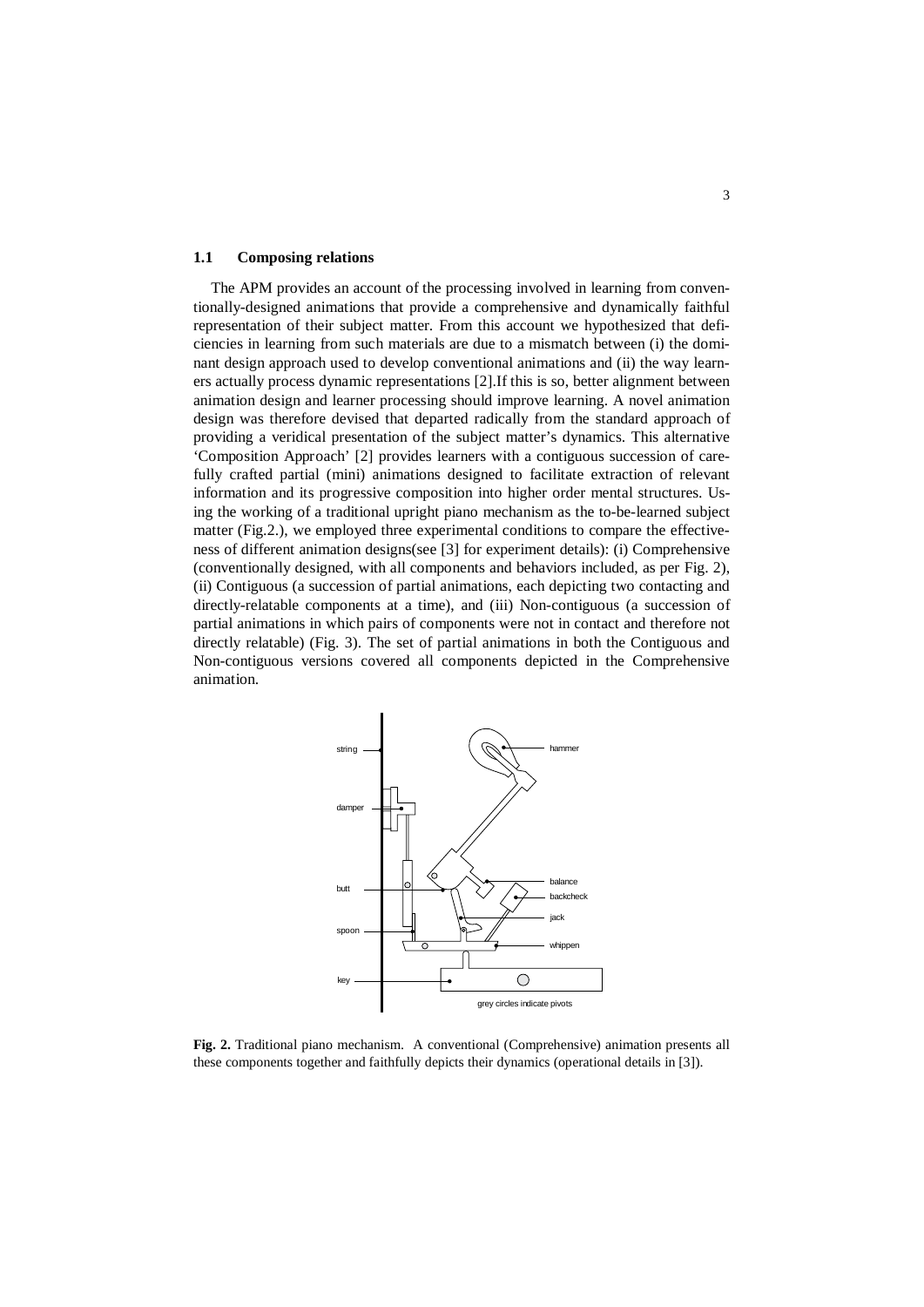

**Fig. 3.** Example Contiguous (left) and Non-contiguous (right) partial animation frames.

Participants who studied the Contiguous version performed significantly better on a test of mental model quality than those in the Comprehensive and Non-contiguous conditions (Contiguous mental model scores were more than half as large again as scores from the other two conditions) [3]. Eye tracking data were collected using Areas of Interest (AOIs) based on parts of the piano mechanism such that the outline of each AOI captured the region swept out by that component or sub-component during the course of its movement. Figure 4 is a notional depiction that illustrates the principle used to define these AOIs (but in practice, the boundaries of AOIs were extended somewhat to ensure that all relevant fixation data are included). Viewers' foveal fixations on different parts of the display were analyzed in terms of their frequency and duration.



**Fig. 4.**Grey regions provide a notional illustration of the three AOIs used to capture regions swept out by the key, whippen and key riser contact during operation of the piano mechanism.

Eye tracking data from the experiment revealed an unusual negative correlation (*r*  $= -0.81$ ) between number of fixations made and fixation duration. These fewer, longer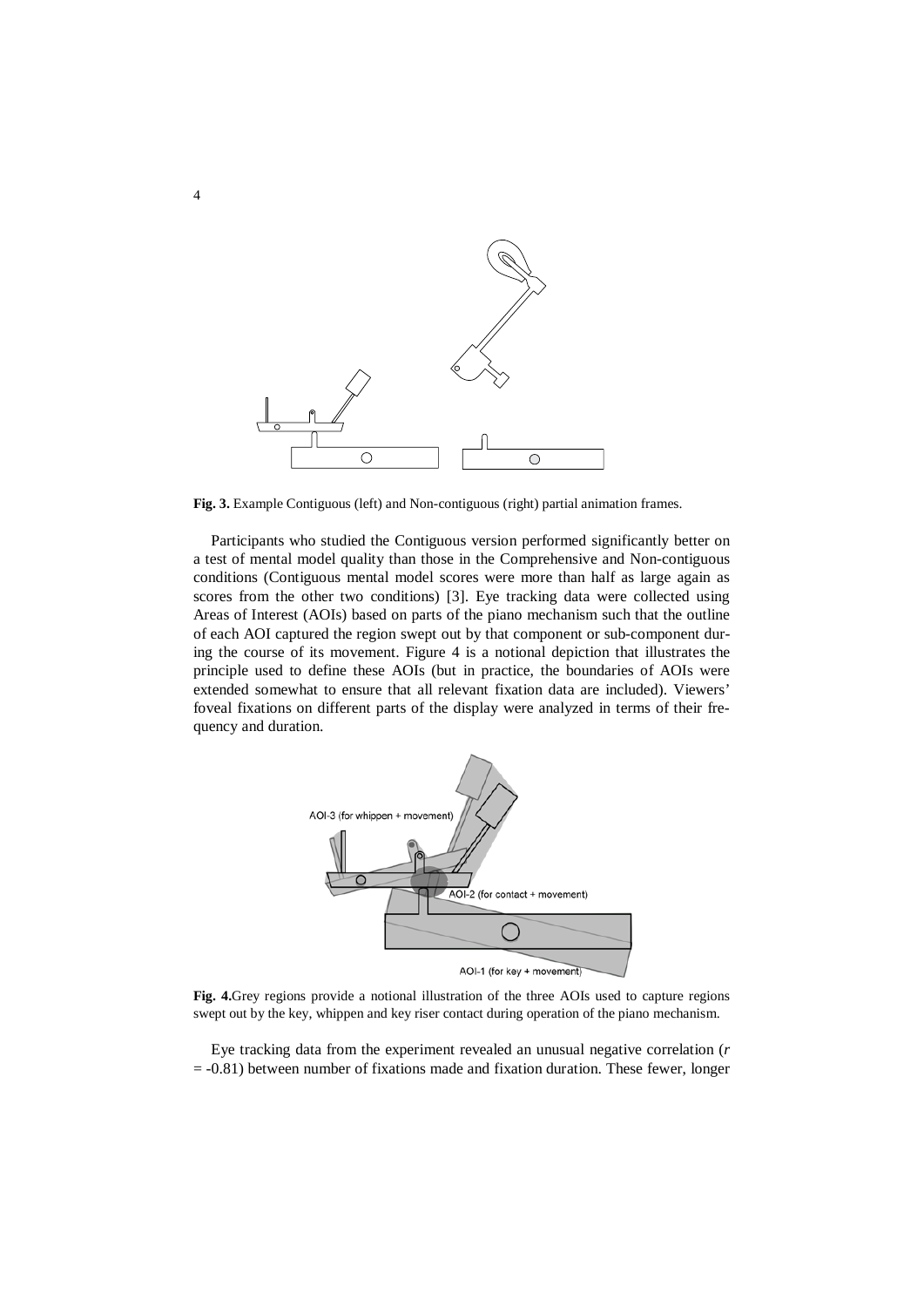fixations were interpreted as an indication of deeper processing. Comparison of the eye tracking videos from the three conditions suggested that participants in the Contiguous condition made particularly prolonged fixations in the small regions of contact between pairs of components (e.g., where the key riser contacts the underside of the whippen, see Fig. 4, AOI-2). Statistical analysis of the eye tracking data showed that the total fixation duration on each of these contact regions (key-whippen, whippenjack, jack-butt, etc. etc.) was significantly greater for Contiguous participants (Table 1a). This contact region is of particular importance with regard to the dynamic relations that occur for component pairs presented in the Contiguous condition because it is the crucial link between a cause and its effect.

Table 1. Part a of this table presents Means (SD) and one way ANOVAs for eye fixation lengths (in seconds) and counts across the total animation exposure time. It reports results from all three conditions (Contiguous, Non-contiguous and Comprehensive, each one  $N = 20$ ) for (i) contact AOIs in the animation, and (ii) the remaining non-AOI area. Part b of the table concerns just a short subsection of the total exposure time for the Contiguous condition only and compares the Foveal Processing Intensity Indices (see explanation below) for the contact and component AOIs.

| Gaze measures          | Locations           | Contiguous | Non-       | Comprehensive ANOVAs |              |
|------------------------|---------------------|------------|------------|----------------------|--------------|
|                        |                     |            | Contiguous |                      |              |
|                        |                     |            |            |                      | $F(2,57) =$  |
| Part a                 | All Contact         | 120.02     | 89.73      | 103.62               | 12.49        |
| Total animation        | AOIs                | (18.38)    | (18.55)    | (20.67)              | p < .0001    |
| exposure:4 mi-         |                     |            |            |                      | $np^2 = .30$ |
| nutes                  | Non AOI area        | 107.79     | 133.62     | 124.50               |              |
| <b>Fixation</b> length |                     | (14.35)    | (14.61)    | (19.91)              |              |
|                        | Total               | 227.81     | 223.36     | 228.13               |              |
|                        |                     | (15.53)    | (22.52)    | (20.51)              |              |
| <b>Fixation</b> count  |                     |            |            |                      | $F(2,57) =$  |
|                        | All Contact         | 204.20     | 196.15     | 215.40               | 0.71         |
|                        | AOIs                | (45.03)    | (44.23)    | (61.89)              | $P = .49$    |
|                        |                     |            |            |                      | $np^2 = .02$ |
|                        | Non AOI area        | 272.65     | 364.15     | 327.85               |              |
|                        |                     | (71.03)    | (57.58)    | (51.00)              |              |
|                        | Total               | 476.85     | 560.30     | 543.25               |              |
|                        |                     | (107.93)   | (89.39)    | (96.92)              |              |
|                        |                     |            |            |                      |              |
|                        | <b>Contact AOIs</b> | 0.52       |            |                      |              |
|                        |                     |            |            |                      |              |
|                        | Component           | 0.04       |            |                      |              |
|                        | <b>AOIs</b>         |            |            |                      |              |

Unusual clusterings of fixation activity observed in the videos prompted us to single out the set of eye tracking data obtained from those in the Contiguous condition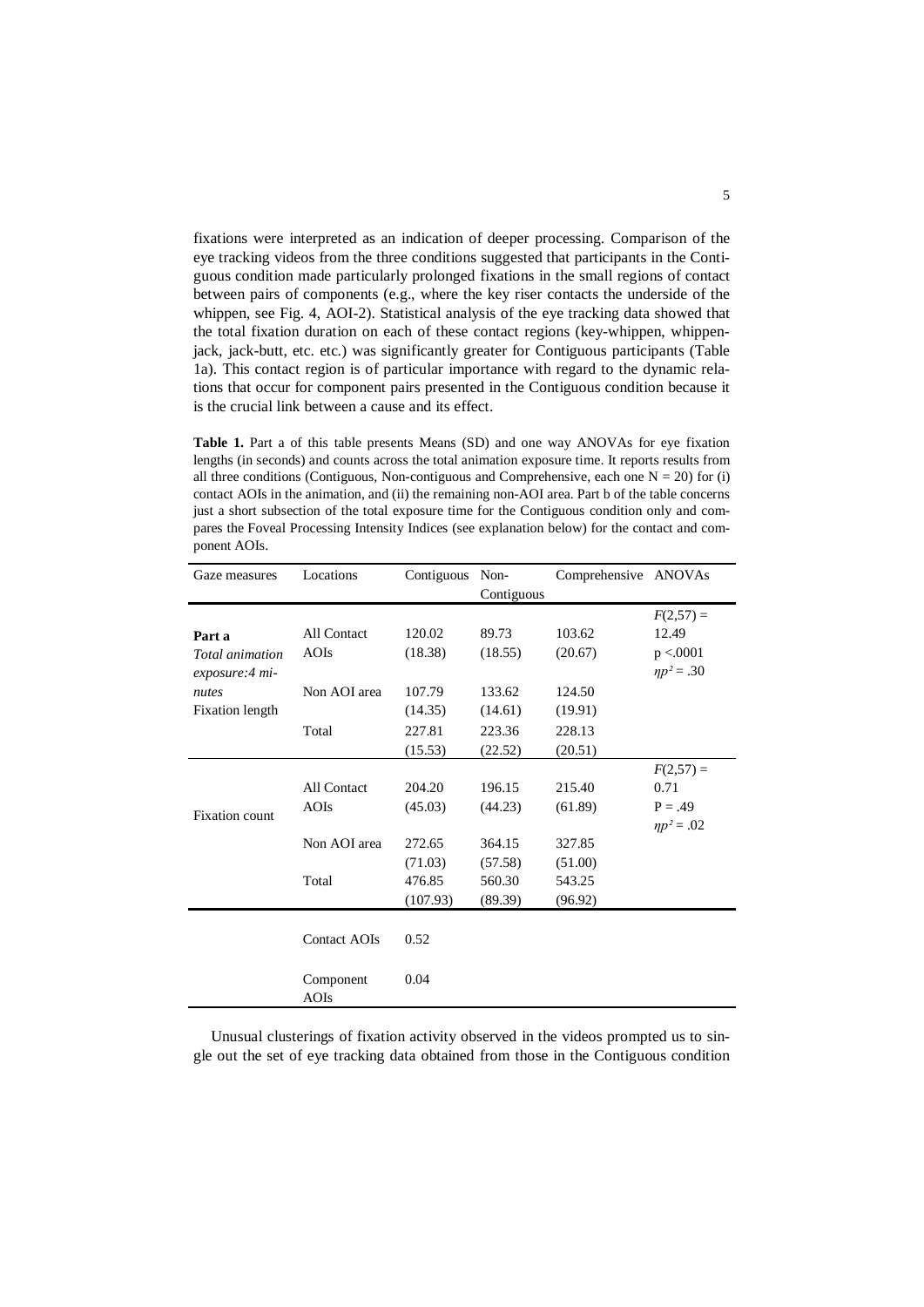for more in-depth analysis. Of particular interest were activities concerned with the processing of fundamental cause-effect relationships that are central to APM processing phases 2 and 3. According to the APM, the cause-effect relationships a viewer establishes during these phases are domain-general (rather than domainspecific). In order to establish such a relationship between two interacting components of the piano mechanism, the viewer must characterize not only the contact interaction that links the cause and effect components involved, but also the respective dynamics of those two components (refer to Fig. 4).

We therefore expected further analysis of the Contiguous participants' eye tracking data to show that their concentration of foveal processing on this contact interaction region was accompanied by a similarly close monitoring of component movements. If both of these substantial monitoring tasks were being carried out by foveal processing, fixation activity should be appropriately distributed between the contact AOIs and the component AOIs. To test this expectation, we devised an *index of foveal processing intensity* that expressed fixation durations per unit area (calculated as the ratio between the total foveal fixation duration in each AOI (seconds) and the total area of that AOI ( $cm<sup>2</sup>$ ). Fine grained analysis using this index was concentrated on a 20 second segment of the Contiguous animation comprising the movements of the key, whippen and jack. The AOIs on which this analysis was based captured two classes of eye tracking data (i) fixations on the small areas of contact between adjacent components where cause-effect interactions took place (for key-whippen, whippen-jack and jack-butt) and (ii) fixations on the much larger areas swept out by whole components or major subcomponents as they performed their operational movements (the key, whippen, jack, and butt). Results for the index of foveal processing intensity are shown in table 1b.Contrary to our expectations; these results indicated that although participants in the Contiguous condition applied a very high level of foveal processing intensity to the regions of contact interaction, they applied a very low level of such processing activity to the components themselves (Table 1b). Further, almost none of the 20 participants ever fixated on the key or the whippen whereas they all made multiple and prolonged fixations within contact AOIs.

This puzzling apparent neglect of information that is absolutely central to establishing causal relationships left us with the question of how participants could be characterizing the respective behaviors of the cause and effect components, if not via foveal processing. In the next section, we suggest an alternative means by which those in the Contiguous condition may have extracted this vital information. To prepare the ground for explaining our suggestion, we first use a specific example to elucidate the types of dynamics involved when two piano components interact.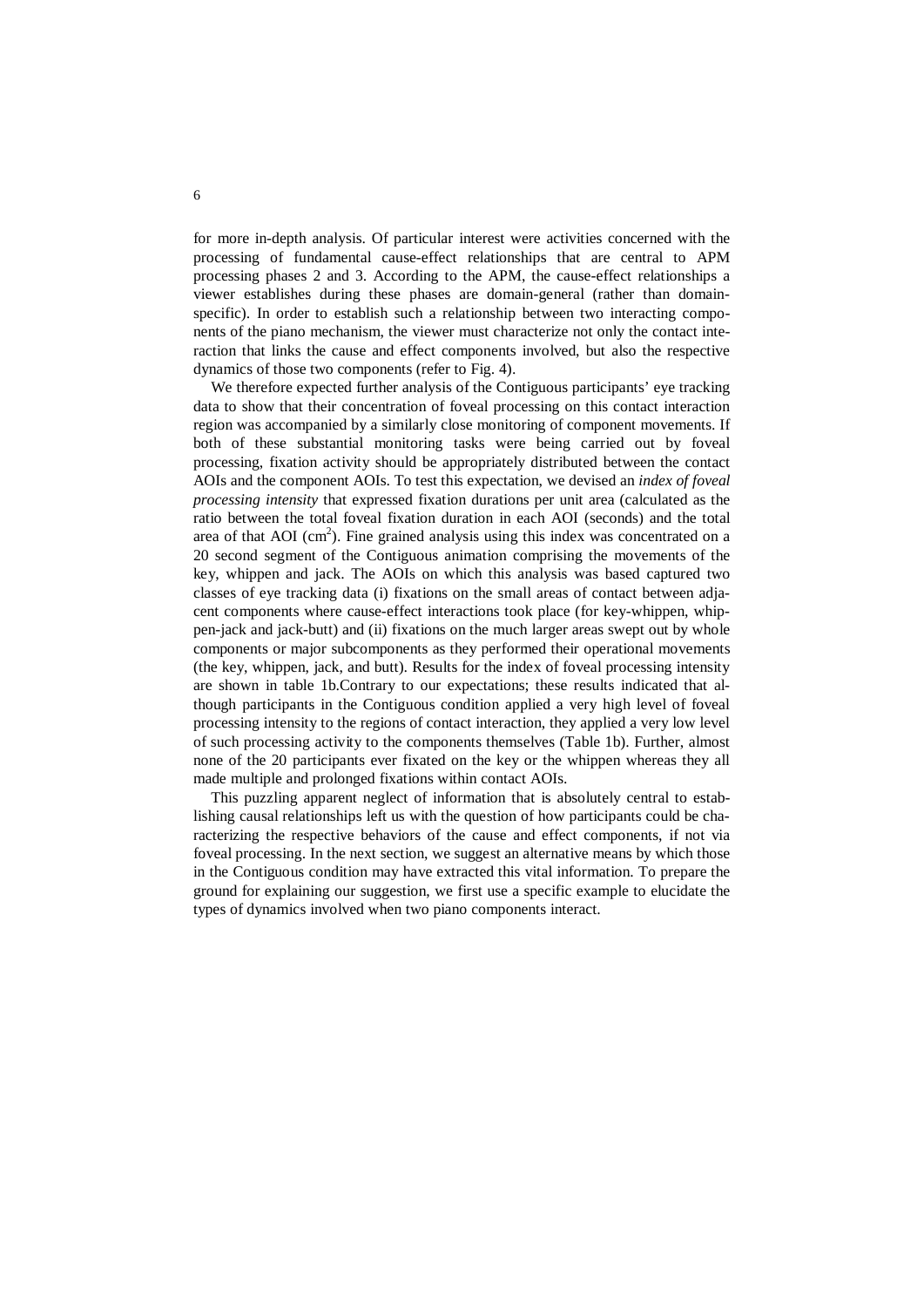# **2 Partitioned Perceptual Processing**



**Fig. 4.** Example showing (i) global cause and effect movements of a pair of piano components and (ii) the local contact interaction that links these together into a causal relationship.

Figure 4 depicts a subset of the piano mechanism that consists of just the key and the whippen. These two components are in contact at the point where the key's riser meets the whippen's lower surface. Before a piano player depresses the key, this point of contact is located at position  $C_1$ . Then when the key is played, it rotates clockwise around its pivot and the riser protruding from its top surface pushes on the whippen. This interaction causes the whippen to rotate anticlockwise around its pivot until the key and whippen both reach the limit of their respective swings. By that moment, the key-whippen contact has reached position  $C_2$ . Then upon release of the key, its riser retraces its journey back to  $C_1$  along the undersurface of the whippen as these components return to their starting positions.

Two very different types of movements are present in this complete cycle. On one hand, there are the macro-scale reciprocal swings of the key (clockwise) and the whippen (anticlockwise). This movement patterns exemplifies a very common type of see-saw behavior exhibited by many everyday devices involving simple levers consisting of a rigid bar that is free to rotate about a pivot. Our extensive experience with such devices equips us with well-developed domain general background knowledge about their typical behavior. On the other hand, the riser-whippen contact interaction that takes place to-and-fro along the path between  $C_1$  and  $C_2$  occurs on a far more restricted (micro) scale. The exhibited behavior is also highly specific to this particular case of the piano mechanism and therefore not underpinned by the type of domain general knowledge that is available for the macro-scale reciprocal swings of the key and whippen.

We suggest that the extreme differences in these two aspects of the dynamics likely have important implications for viewers' allocation of perceptual resources when they process such pairs of interacting components. Our assumption is that in order to comprehend the role that this type of interaction plays in the piano mechanism's overall functionality, viewers need to be able to comprehensively characterize the causeeffect linkage involved. This requires them to relate (i) the micro-scale details of the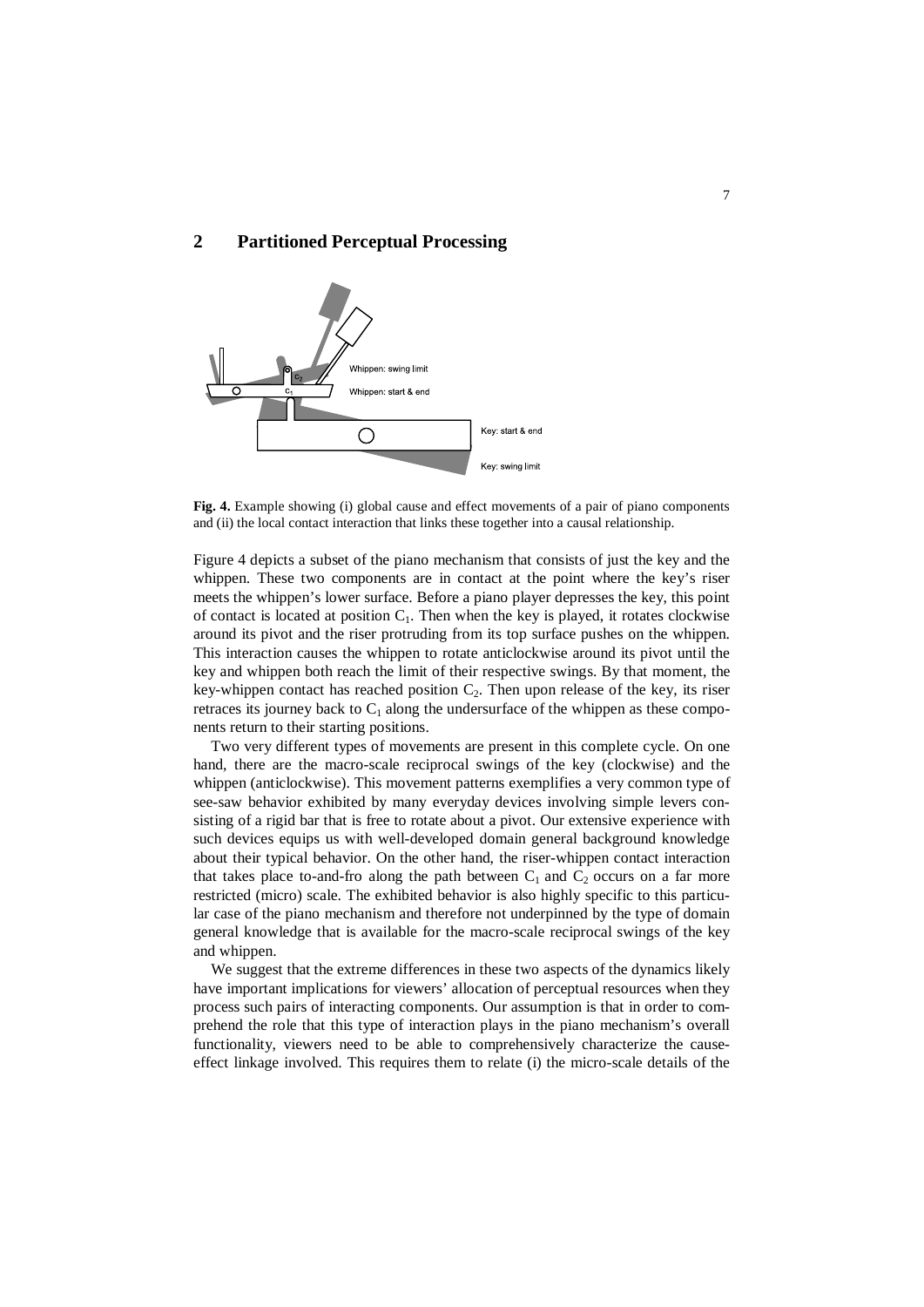continuous contact interaction along the  $C_1$  -  $C_2$  pathway to (ii) the macro-scale reciprocal swings of the key and whippen that occur during this interaction. A parsimonious way to perceive the information required for establishing this relationship internally would be to process these two aspects of the dynamics in parallel.

Human visual perception in general relies on the complementary, coordinated operation of foveal and peripheral processing [4]. Perception can be optimized by appropriately partitioning these perceptual resources between the various aspects of a set of visual information that confronts the viewer. With regard to the present keywhippen example, we contend that foveal processing should be better suited to the more detailed analysis required for characterizing micro-level information about the riser-whippen contact interactions, while peripheral processing should be better suited to dealing with the macro-level information concerning the overall reciprocal motion of the key and whippen. Such matching of processing type to processing task can be thought of as a form of perceptual partitioning. If this type of perceptual partitioning does indeed occur, eye tracking data should indicate that viewers tend to allocate most of their foveal processing resources to the small region in which contact interactions occur, while leaving peripheral processing to take care of the more global movements of the key and whippen.

# **3 Elaborating the APM and improving effectiveness**

The preceding discussion raises the possibility that peripheral processing can play a far more central role in comprehension of animated diagrams than previously acknowledged. Our empirical results reported above support this possibility. The almost total neglect of peripheral processing in research on learning from animation can perhaps be attributed to influences such as the dominance of eye tracking approaches in this field(a technique based on foveal processing only) and the widespread view that peripheral processing is intrinsically 'inferior' to its foveal counterpart, a notion that has been contradicted by recent research. [4]. It may well be time to confront these influences and redress the limiting effects they could have on future progress of animation research. This would require researchers to no longer ignore the possibility that information acquired via peripheral vision may make a substantial and ongoing contribution to animation processing (c.f. [5]).

However, it is important to note that the phenomenon of perceptual partitioning reported in this paper came to light under the very particular circumstances that existed in the Contiguous animation condition (which produced the best mental models). Those circumstances allowed Contiguous participants to devote their foveal processing capacity almost exclusively to the demanding task of analyzing and characterizing details of a contact interaction linking cause to effect. In parallel with this all-consuming foveal activity, they were also able to monitor associated changes of the cause and effect components by delegating such monitoring to peripheral processing. A far less satisfactory alternative scenario for Contiguous participants based on foveal processing alone would have been for them to make multiple fixation switches between highly localized contact interaction dynamics and more global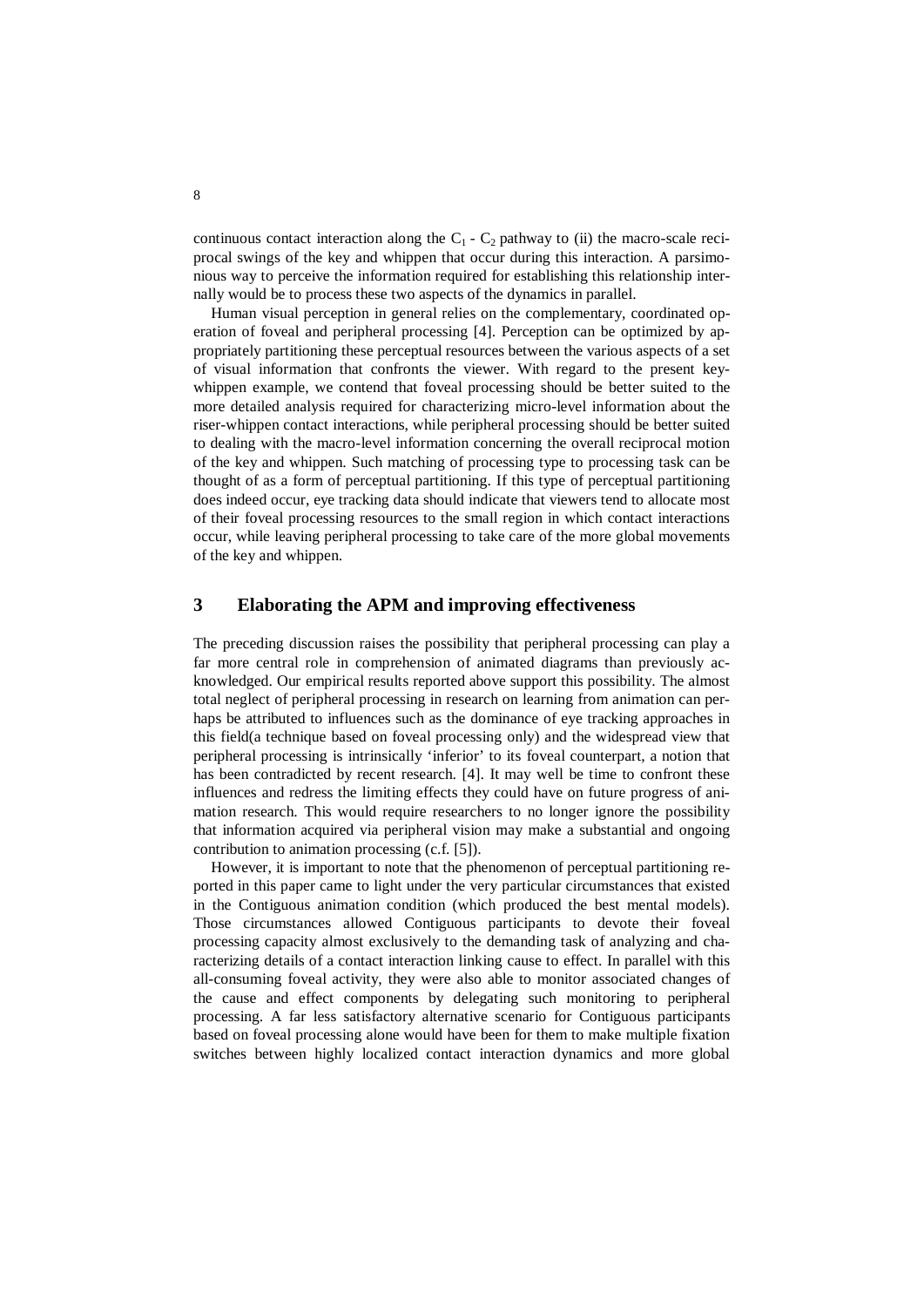component dynamics (c.f. [6]). In addition to being a much less parsimonious use of processing resources, such an alternative would carry the risk of various disruptions involved in switching between different sites of activity.

Nevertheless, such a partitioning between foveal and peripheral processing that enables them to operate in parallel is in fact a normal (rather than exceptional) feature of everyday vision [4], especially in dynamic situations. For example, in situations such as car driving, an individual can automatically monitor a vehicle's wider dynamic surrounds while at the same time performing detailed, analytical visual interrogation of far more localized information [7]. However, this efficient and highly successful form of resource allocation can of course be severely compromised by misallocation of foveal processing (such as viewing a mobile phone screen during driving) and the serious disruptions that switching between different visual targets typically involves.

The 'ideal' processing situation that appeared to pertain for participants who studied the Contiguous version could also be compromised by introducing changes likely to degrade peripheral processing. One way to introduce such change would be to add more information to the surroundings of each of the component pairs used in the Contiguous condition (for example, by including more of the piano's mechanism in these partial animations).Addition of such 'clutter' introduces visual crowding that can have a negative effect on the scope, accuracy and coherence of information extraction via peripheral processing [4]. This may partly explain why the results obtained by animation researchers (who almost exclusively use cluttered conventional comprehensive animations in their investigations) have not alerted them to the possible role of peripheral processing that has been indicated by our present findings.

#### **3.1 Elaborating APM stages 2 and 3**

While acknowledging the caveats given above, it seems prudent to review several aspects of the APM (as outlined in its original exposition) to take account of the findings presented in this paper. In the initial version of the APM, it was suggested that once the continuous flux of a presented animation had been decomposed into individual event units during Phase 1, Phase 2 processing could proceed during which the viewer connects two *or more* event units at a time into superordinate composite structures that we termed 'dynamic micro chunks'. However, if a viewer is able to invoke the form of partitioned perception discussed in this paper, it would presumably be best to process event units in pairs, rather than in larger groups. Pairwise processing should allow a highly efficient allocation of perceptual resources in which there is a near optimal match between (i) the processing aspect that is engaged (foveal or peripheral) and (ii) the task to which that aspect is applied (detailed analysis of contact interaction or global characterization of cause-effect dynamics). The efficacy of dealing with dynamic targets in a pairwise fashion has been clearly demonstrated in research with air traffic controllers [8].

With respect to Phase 3 processing, the initial version of the APM is somewhat lacking in processing detail about just how the dynamic micro chunks formed during Phase 2 become connected up by bridging relations to form a superordinate structure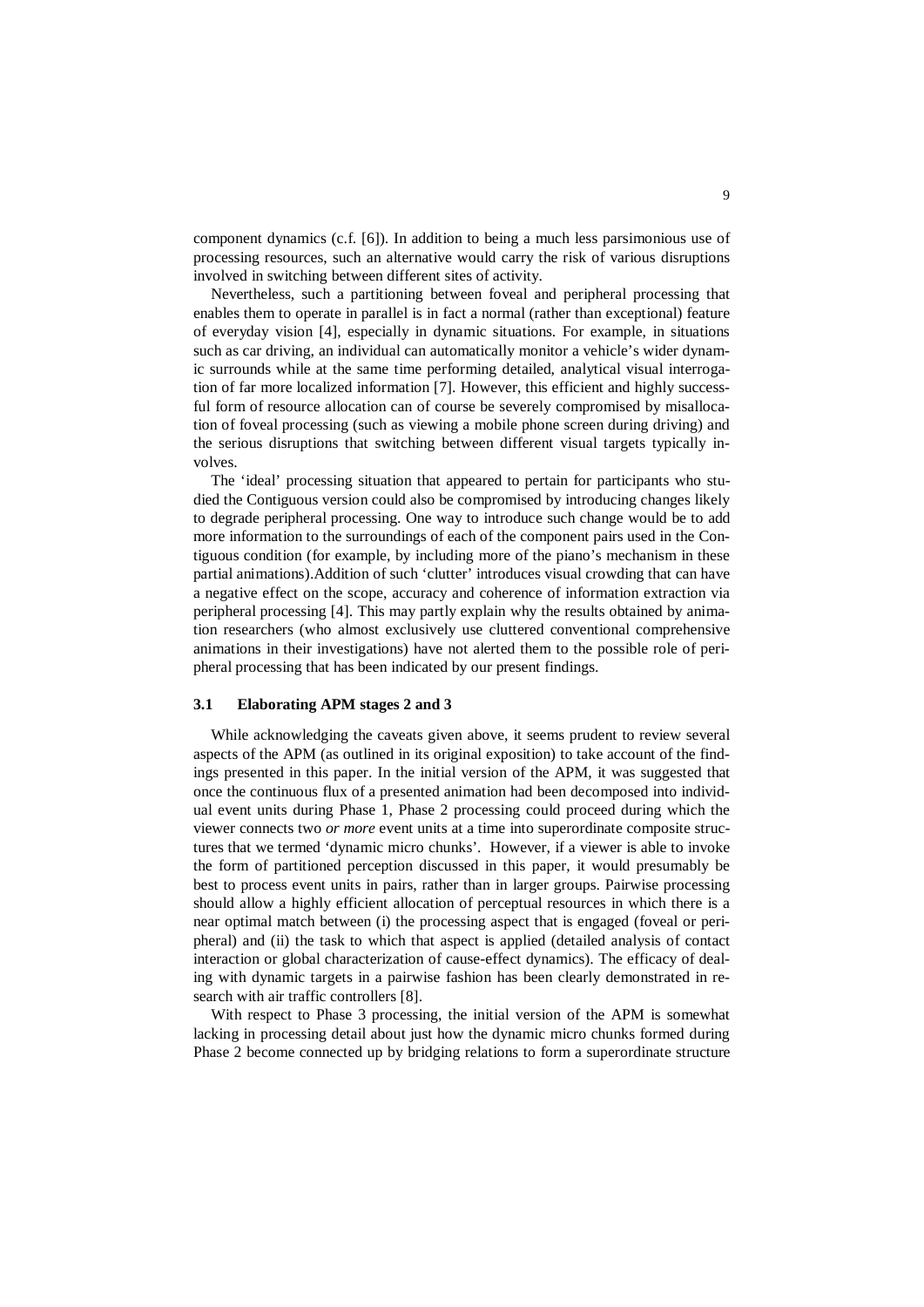of causal chains. A pairwise approach similar to that posited for Phase 2 also seems applicable to Phase 3 since it could be based on the same type of perceptual partitioning. To make this more concrete, consider two possible combinations of event units that could be formed during Phase 2 processing of a conventionally designed (comprehensive) piano animation: (i) a key-whippen dynamic micro chunk and (ii) a jackhammer micro chunk. The linking up of these two chunks as part of a causal chain is via the pivot that attaches the base of the jack to the riser of the whippen. In terms of the perceptual partitioning approach, the task of characterizing what happens in this highly localized site would be allocated to foveal processing. The detailed analysis occurring in this small region would be complemented by peripheral processing of the dynamics of the proximal whippen (cause) and the jack (effect) rather than the dynamics of the more distant hammer and key (Fig. 5). Note that Figure 5 is merely a stylized conceptual representation of this possibility; in reality, there would be gradual degradation of the peripheral information with distance from the centre, rather than the sudden change depicted here.



**Fig. 5.** Hypothetical situation in which perceptual partitioning could be invoked (conceptual representation only). Partitioning is confined to peripheral field closest to contact interaction.

The elaborations of APM phases 2 and 3 suggested in the foregoing discussion have been considered only from the perspective of the role that perceptual partitioning could play in the progressive composition of individual event units into domain general causal chains. However, this perceptually-oriented account should be complemented by a consideration of how contributions from top-down processing could modulate the apportioning of perceptual processing discussed earlier. For example, in the case of the piano animation, it is highly improbable that a top-flight piano repair technician (i.e., someone with domain specific expertise in the animation's subject matter) would follow the same processing route during viewing as those who lack specialist knowledge in this domain. Instead, the technician's focus is likely to be on the finer points of piano functioning (rather than its basic operation), with foveal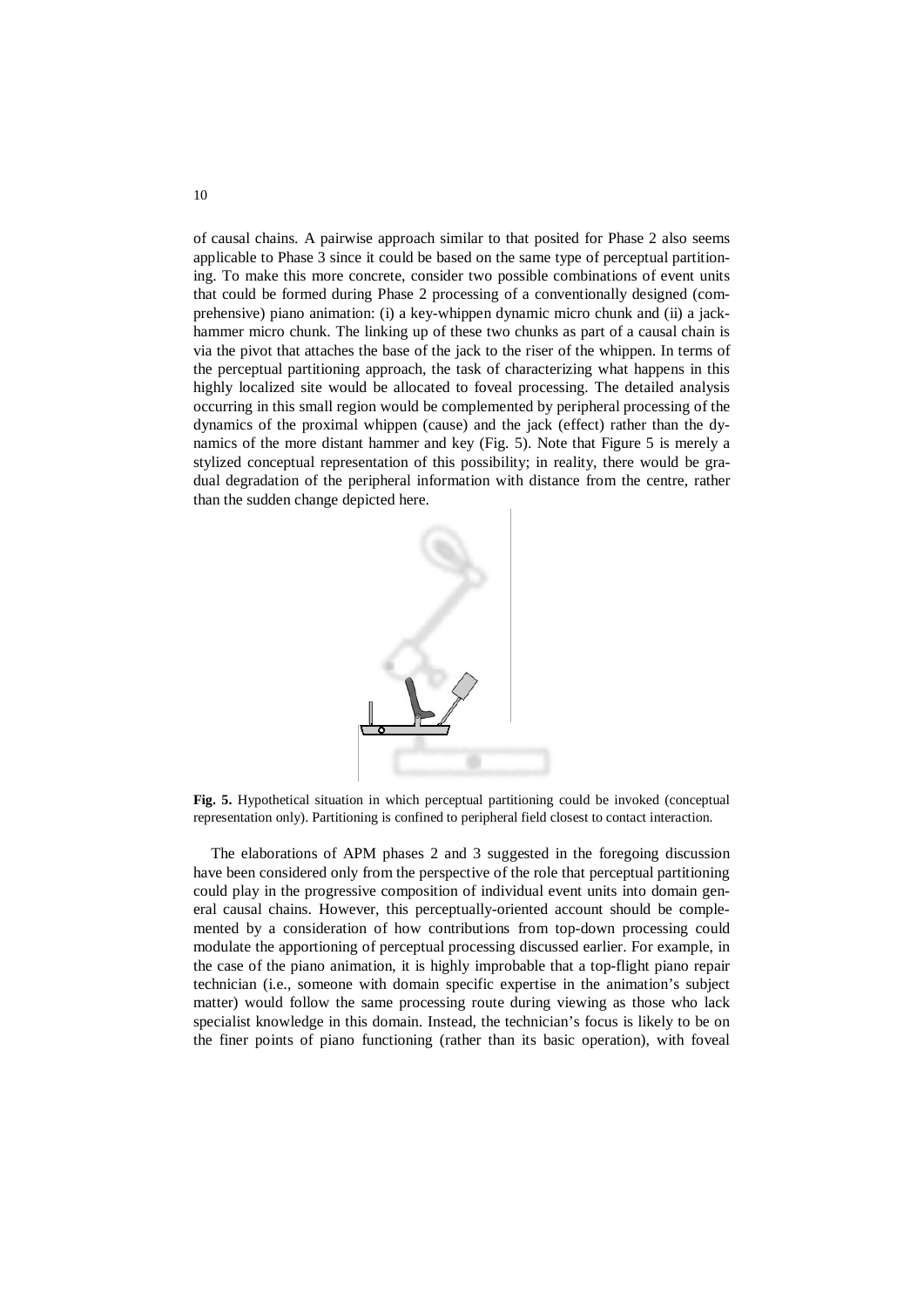processing used extensively to interrogate these aspects of the mechanism's dynamics.

### **3.2 Intervening to improve conventionally designed animations**

Researchers have considered a variety of factors that may influence comprehension of animations [9], ranging from the dynamic spatial ability of the viewer [10] to the forms of support that are provided to accompany presentation of an animation [11]. Most interventions intended to improve animation processing have, at best, met with limited success. However, it is possible that the phenomenon of perceptual partitioning may provide a more promising basis for devising supportive interventions, not the least because it appears to be theoretically robust and is derived from empirical evidence.

Pronounced partitioning of perceptual resources by which foveal and peripheral processing were optimally allocated to local and global aspects of cause-effect relation formation occurred only for participants who studied the contiguous version of the animation. However, because the design of this version according to the Composition Approach involves a radical departure from the currently prevailing entrenched design orthodoxies, this strategy for improving effectiveness is something not likely to be widely adopted by animation designers in the near future. This raises the question of whether or not it would instead be possible to devise other ways of obtaining the processing efficiencies afforded in the contiguous condition but with a conventional comprehensive animation design rather than one designed according to the-Composition Approach.



Fig. 6. Possible use of anti-cueing to produce a situation resembling that available in a Composition Approach (i.e., Contiguous pairs) but with a conventionally designed animation.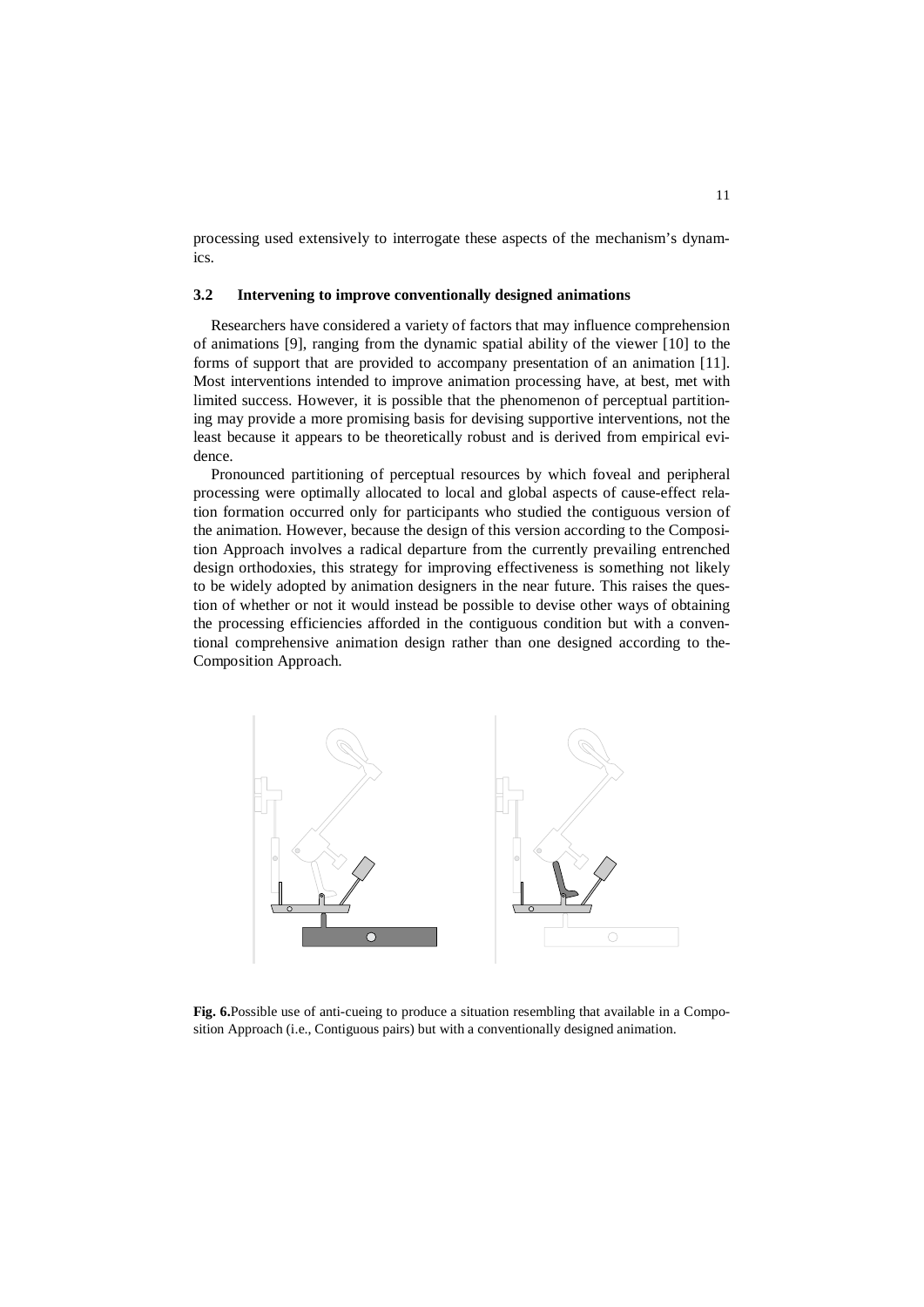One possibility could be to approximate the type of situation that exists with a contiguous version pair by applying a suitable intervention to an existing conventionally designed comprehensive animation. If we consider a comprehensive animation of the piano mechanism as an example, perhaps the desired processing affordances could be obtained by 'visually suppressing' all parts of the mechanism except for a pair of event units (e.g., the key and whippen) using anti-cueing techniques such as fading (Fig. 6). Changing the region across which this anti-cued is applied in a stepwise fashion over time should produce a situation that presents a succession of pair-wise processing opportunities resembling those that were provided in the Contiguous condition. Empirical research is needed to investigate this and other intervention strategies that have the potential to stimulate beneficial perceptual partitioning.

# **4 Discussion and conclusion**

Our motivation for updating the APM in light of recent empirical and theoretical work is a continuing quest to develop a principled basis for redressing the mismatches between design features and human information processing that exist with conventional animations. Effective extraction from an animated diagram of information about dynamics plays a crucial role in building a high quality mental model of the depicted subject matter because this behaviour indicates the causality that underpins the operation of a system. One feature of research into animation processing to date has been the relative neglect of perception (compared with cognition). This is a considerably more important issue for dynamic displays like animated diagrams than it is for static diagrams because of the powerful influence that dynamics have on perception (and hence information extraction).

We were initially alerted to the possibility of a previously unreported type of perceptual processing by unexpected patterns of fixation in eye tracking videos from a recent experiment. Empirical evidence subsequently gathered from further analysis of the eye tracking data suggested that not only foveal but also peripheral perception can be important in processing animated diagrams efficiently and effectively. For the Contiguous paired presentation, this evidence indicated that, in essence, foveal processing was being devoted exclusively to close monitoring of contact interaction between the components in a pair leaving the task of characterizing the associated overall movement patterns of those components to peripheral processing. More specifically, available perceptual resources were being allocated in parallel according to individual task requirements: detailed analysis of micro-scale dynamics to foveal processing and broad characterization of highly familiar everyday macro-scale dynamics to peripheral vision. Despite the findings being highly novel (and unexpected), this form of tailored resource allocation is not in fact exceptional but rather perfectly normal in everyday visual perception. The findings are also highly consistent with a central aspect of the APM: the composition of event units into more inclusive knowledge structures.

The likely implications for elaborating the APM are that (i) perceptual processing plays crucial role not only in extracting individual event units from an animation's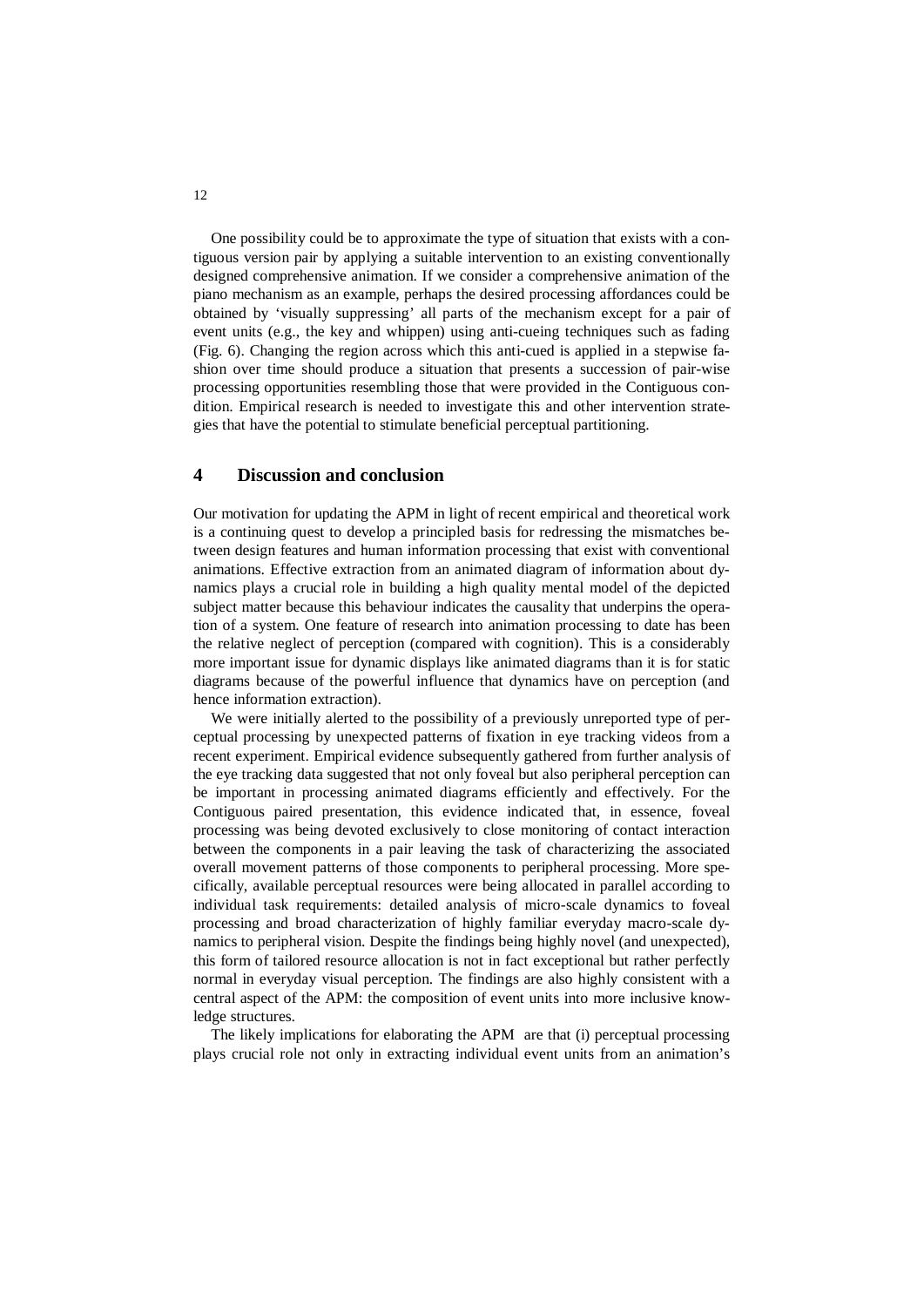dynamic flux (Phase 1) but also in contributing to the composition of these basic building blocks into higher order information structures such as causal chains (Phases 2 and 3), and that (ii) considerable benefits can be achieved by fostering perceptual partitioning in which responsibility is shared between foveal and peripheral processing resources. However, it appears that for such partitioning is contingent on the dynamic subject matter being offered in a suitable fashion (in the case considered here, this was according to the specific pairwise presentation regime available in the Contiguous condition).

The Contiguous animation discussed in this paper was devised primarily for research purposes. Despite its effectiveness, we did not intend it to be adopted 'as-is' by practicing animation designers. Rather, we acknowledge the reality that conventional approaches to designing animations will continue to be dominant into the foreseeable future. However, the situation that exists in unsupported Comprehensive animations is the antithesis of what is required to allow highly efficient partitioning of perceptual resources. For this reason, we are interested not only in using our findings to elaborate the APM, but also in using the insights gained to suggest related interventions (such as the use of anti-cueing to support pairwise processing) that may improve the effectiveness of comprehensive animations. It would also be important to empirically test the effectiveness of using anti-cueing with comprehensive animations (as proposed in this paper) to simulate the type of pairwise processing situation found in the Contiguous condition. The perceptual partitioning finding appears likely to be generalizable to animations of many other mechanical systems that are based on similar types of cause-effect relationships (such as the toilet cistern studied by Hegarty and colleagues [12]). However, this possibility needs to be investigated by future empirical research.

## **References**

- 1. Lowe, R.K., Boucheix, J.M.:. Learning from animated diagrams How are mental models built? In: Stapleton, G., Howse, J., Lee, J. (eds.) Diagrams 2008. LNCS (LNAI), vol. 5223, pp. 266–281. Springer, Heidelberg (2008)
- 2. Lowe, R.K., Boucheix, J.M.: Dynamic diagrams A composition alternative. In Cox, P., B. Plimmer, B., Rogers, P. (eds.) Diagrammatic representation and inference, pp.233-240, Springer, Berlin (2012).
- 3. Lowe, R.K., Boucheix, J.M.: Principled animation design improves comprehension of complex dynamics. Learning and Instruction, 45, 72-84 (2016).
- 4. Rosenholtz, R. Capabilities and limitations of peripheral vision. Annual Review of Vision Science 2, 437-457 (2016).
- 5. De Koning, B.B., Tabbers, H.K., Rikers, R.M.J.P., Paas, F.: Animation guidance in learning from a complex animation - Seeing is understanding? Learning and Instruction 20, 111-122 (2010).
- 6. Bauhoff, V., Huff, M., Schwan, S.:Distance matters spatial contiguity effects as trade-off between gaze switches and memory load. Applied Cognitive Psychology 26. 863- 871(2012).
- 7. Strayer D. L., Drews F. A., Johnston W. A.: Cell phone-induced failures of visual attention during simulated driving. Journal of Experimental Psychology: Applied, 9 (1), 23–32. (2003).